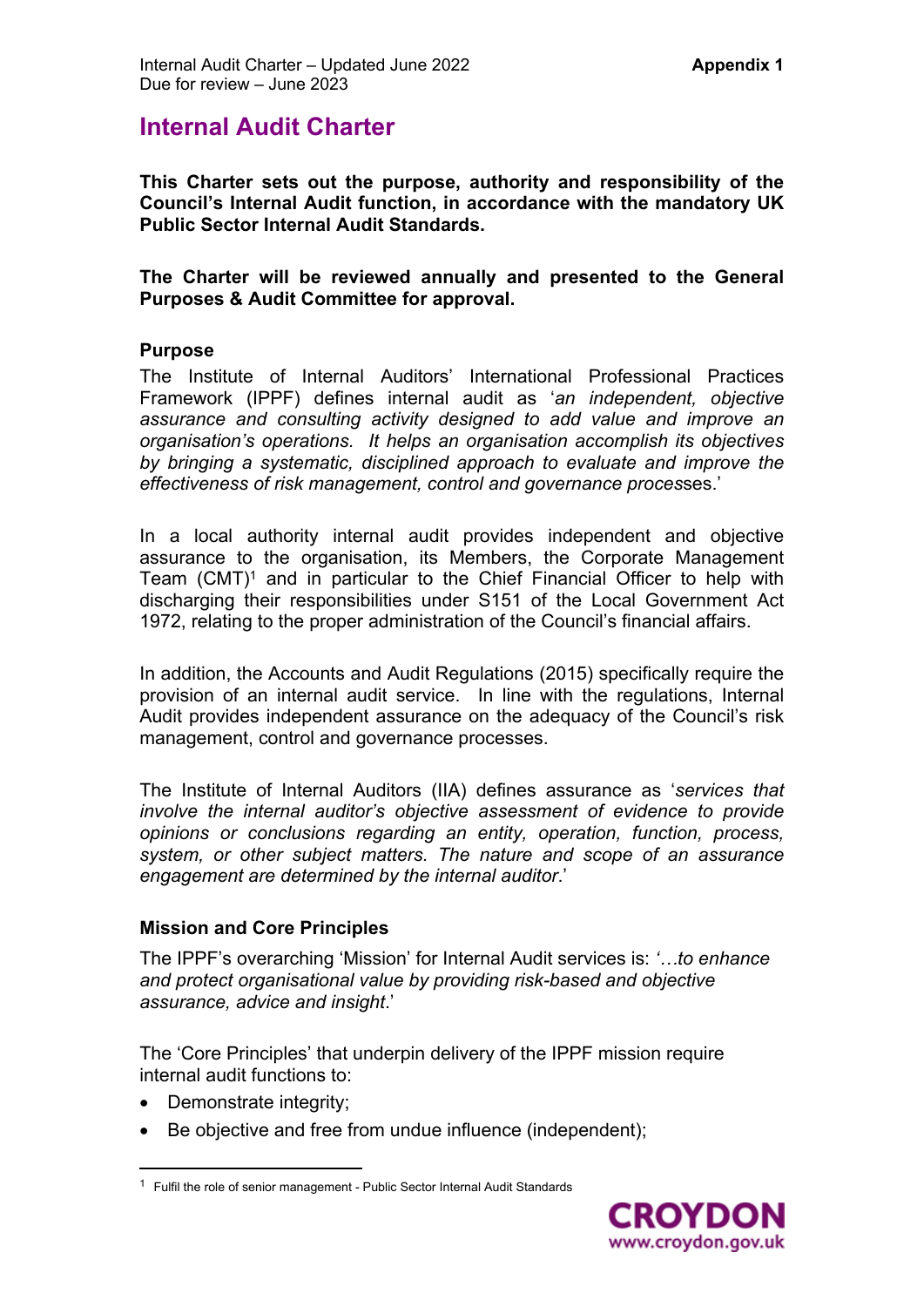Internal Audit Charter – Updated June 2022 **Appendix 1** Due for review – June 2023

- Align with the strategies, objectives and risks of the organisation;
- Be appropriately positioned and adequately resourced;
- Demonstrate quality and continuous improvement;
- Communicate effectively;
- Provide risk-based assurance;
- Be insightful, proactive, and future-focused; and
- Promote organisational improvement.

# **Authority**

The Internal Audit function has unrestricted access to all Council records and information, both manual and computerised, cash, stores and other Council property or assets it considers necessary to fulfil its responsibilities. Internal audit may enter Council property and has unrestricted access to all locations and officers where necessary on demand and without prior notice. Right of access to other bodies funded by the Council should be set out in the conditions of funding.

The Internal Audit function will consider all requests from the external auditors for access to any information, files or working papers obtained or prepared during audit work that has been finalised, which External Audit would need to discharge its responsibilities.

### **Responsibility**

The Council's Head of Internal Audit<sup>2</sup>, is required to provide an annual opinion to the Council and to the Chief Financial Officer, through the Audit and Governance Committee<sup>3</sup> (AGC), on the adequacy and the effectiveness of the internal control system for the whole Council. In order to achieve this, the Internal Audit function has the following objectives:

- To provide a quality, independent and objective audit service that effectively meets the Council's needs, adds value, improves operations and helps protect public resources
- To provide assurance to management that the Council's operations are being conducted in accordance with external regulations, legislation, internal policies and procedures.
- To provide a systematic, disciplined approach to evaluate and improve the effectiveness of risk management, internal control and governance processes
- To provide assurance that significant risks to the Council's objectives are being managed. This is achieved by annually assessing the adequacy and effectiveness of the risk management process.



 $2$  Fulfils the role of the Chief Audit Executive – Public Sector Internal Audit Standards

 $3$  Fulfils the role of the board – Public Sector Internal Audit Standards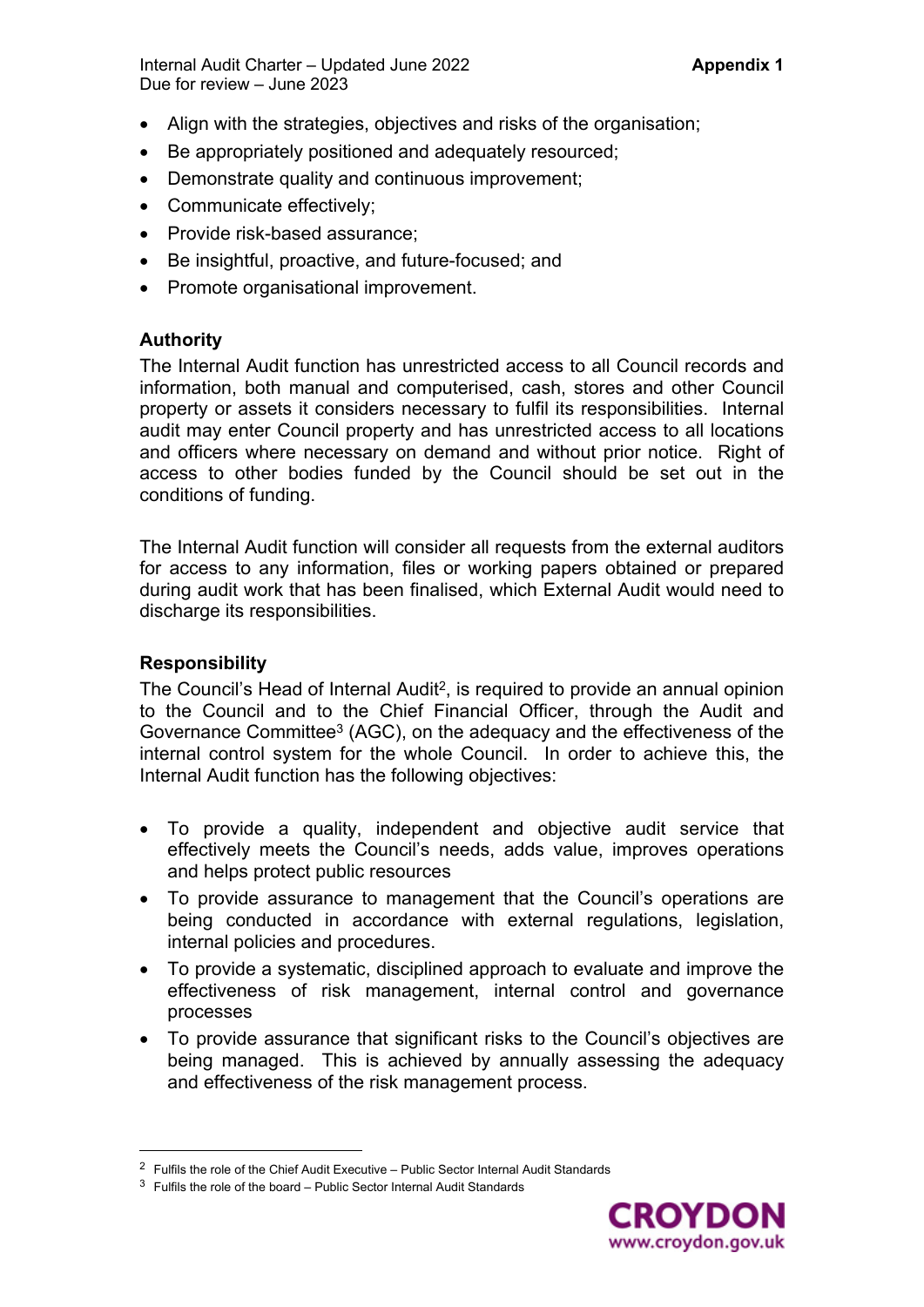To provide advice and support to management to enable an effective control environment to be maintained

Even sound systems of internal control can only provide reasonable and not absolute assurance and may not be proof against collusive fraud. Internal audit procedures are designed to focus on areas identified by the organisation as being of greatest risk and significance and rely on management to provide full access to accounting records and transactions for the purposes of audit work and to ensure the authenticity of these documents.

The remit of Internal Audit covers the entire control environment of the organisation. Where appropriate, Internal Audit will undertake audit or consulting work for the benefit of the Council in organisations in which it has a significant controlling interest, such as Local Authority Trading Companies. Internal Audit may also provide assurance to the Council on third party operations (such as contractors and partners) where this has been provided for as part of the contract.

Internal Audit may undertake consulting activities. The Institute of Internal Auditors (IIA) defines consulting as '*Advisory and related client service activities, the nature and scope of which are agreed with the client, are intended to add value and improve an organisation's governance, risk management and control processes without the internal auditor assuming management responsibility. Examples include counsel, advice, facilitation and training*.'

### **Reporting**

The UK Public Sector Internal Audit Standards require the Head of Internal Audit to report at the top of the organisation and this is done in the following ways:

- The Internal Audit Strategy and Charter and any amendments to them are reported to the Corporate Management Team (CMT) directly and then presented to the AGC for formal approval annually.
- The annual Internal Audit Plan is compiled by the Head of Internal Audit taking account of the Council's risk framework and after input from members of CMT and other senior officers. It is then presented to CMT and AGC annually for noting and comment.
- The internal audit budget is reported to Cabinet and Full Council for approval annually as part of the overall Council budget.
- The adequacy, or otherwise, of the level of internal audit resources (as determined by the Head of Internal Audit) and the independence of internal audit will be reported annually to the AGC. The approach to providing resource is set out in the Internal Audit Strategy.

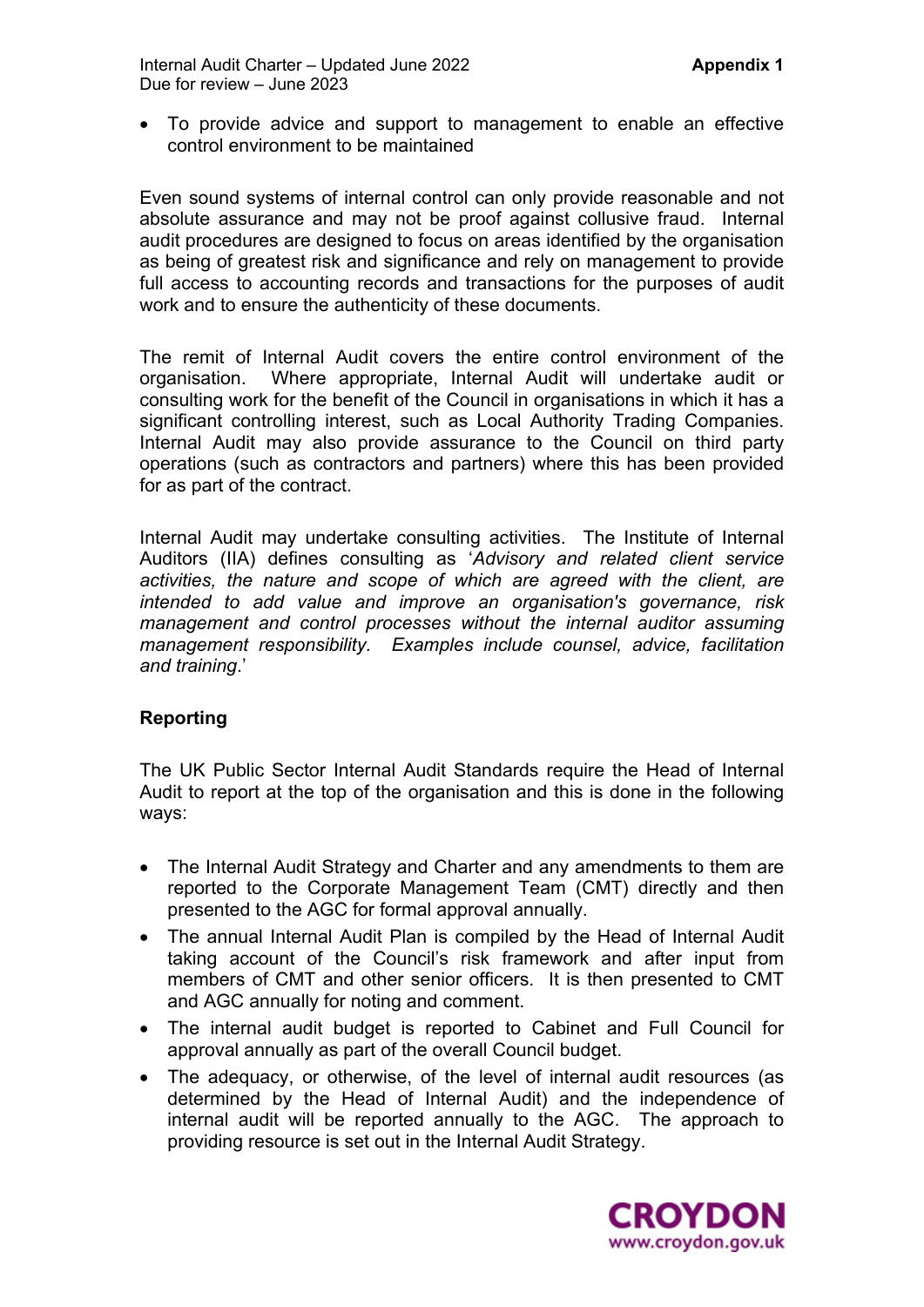- Performance against the Internal Audit Plan and any significant risk exposures and control issues arising from audit work are reported to the GB and the AGC on a quarterly basis.
- Any significant consulting activity not already included in the audit plan and which might affect the level of assurance work undertaken will be reported to the AGC.
- Results from internal audit's Quality Assurance and Improvement Programme will be reported to AGC.
- The appointment or removal of the Head of Internal Audit must be reported to and approved by CMT.
- Any instances of non-conformance with the Public Sector Internal Audit Standards must be reported to the GB and the AGC and will be included in the Head of Internal Audit's annual report. If there is significant nonconformance this may be included in the Council's Annual Governance **Statement**

### **Independence**

The Head of Internal Audit has free and unfettered access to the following:

- Chief Financial Officer
- **•** Chief Executive
- Chair of the AGC
- Monitoring Officer
- Any other member of the CMT.

The Head of Internal Audit is line managed by the Chief Financial Officer. Independence is further safeguarded by ensuring that their annual appraisal is not inappropriately influenced by those subject to audit. This is achieved by ensuring that both the Corporate Director of Resources and the Chair of the AGC contribute to, and/or review the appraisal of the Head of Internal Audit.

All Council and contractor staff in the Internal Audit Service are required to make an annual declaration of interest to ensure that auditors' objectivity is not impaired and that any potential conflicts of interest are appropriately managed. Auditors are also frequently rotated to prevent over-familiarity or complacency which could influence objectivity.

In addition, both the Council and the audit contractor have stringent procedures in place relating to the acceptance of gifts and hospitality and the prevention of bribery.

To maintain independence, any audit staff involved in significant consulting activity will not be involved in the audit of that area for at least 12 months. Nor will any member of audit staff be involved in any audit work for any area in which they have had operational responsibility within the past 12 months.